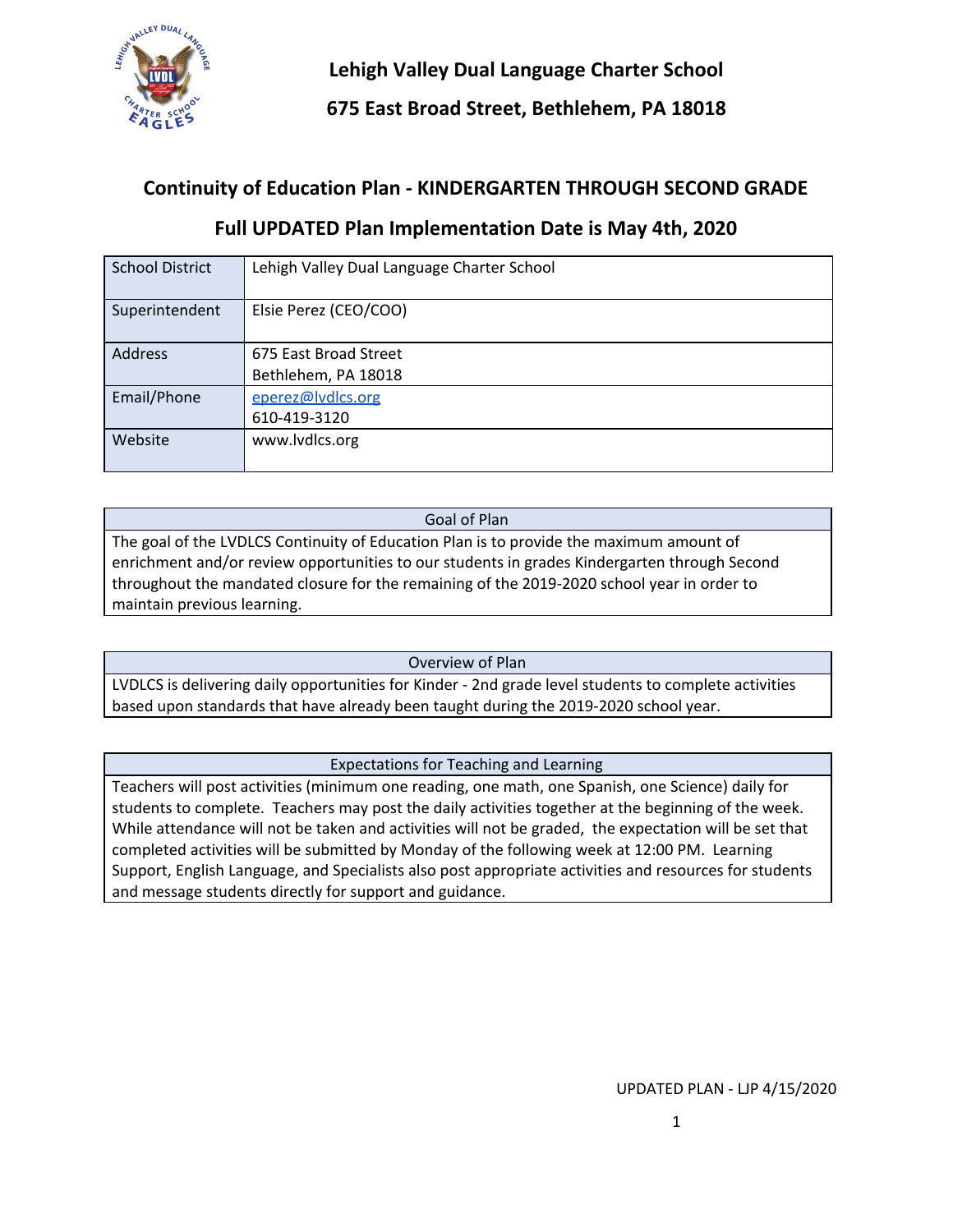

### **675 East Broad Street, Bethlehem, PA 18018**

### Communication Tools and Strategies

Teachers and LVDLCS administration will utilize Class DoJo or another platform of teacher choice (ex google classroom) for the sharing of all activities. Class DoJo will continue to be utilized to post reminders to check other platforms if others are being utilized. We continue to use this communication tool because it was identified by the LVDLCS families (97%) as being the tool they use most for communication. In addition, phone calls are sent home to remind parents to check DoJo. Facebook is also utilized for parent communication in regards to using DoJo for assignments. classroom. Zoom and/or Google Hangouts are used for weekly (at minimum) class meetings for social interaction between teachers and peers.

### Access (Devices, Platforms, Handouts)

LVDLCS is not a 1:1 technology school, however, we do have the capability of providing a chromebook to families that demonstrate a need. A technology survey was distributed and based upon the results, technology will be distributed before the updated plan implementation on Monday, May 4, 2020. LVDLCS can not guarantee that all students have access to the internet in their home. Information about free internet options have been provided to our families, however we can not guarantee that parents are able to take advantage of the offering by local companies. LVDLCS is providing one-on-one staff support to assist the families in accessing internet service. We hope to accomplish 100% family enrollment in free internet services by May 4th. However, if we can not meet the 100% benchmark, print resources will continue to be offered as an option throughout the remainder of the school year.

### Staff General Expectations

In addition to completing the required activity posts and completing the social meetings for classes, **teachers** are required to submit weekly lesson plans in the regularly utilized format that makes strong connections to activities, standards, and objectives. In addition, teachers are expected to maintain engagement / activity completion data weekly.

**Teacher aides** are being asked to contact families directly via DoJo messaging to check on overall health/well-being of families.

The **Social Worker** is intervening as families share a need and also reaching out to families that were in need prior to the closure.

All **administrative and support staff** are completing expected tasks required to maintain operations of the school including payroll, accounts receivable/payable, required reporting, parent communication, and managing possible enrollment changes. In addition, professional development and personal development activities are being provided to staff to complete during the COVID-19 closure.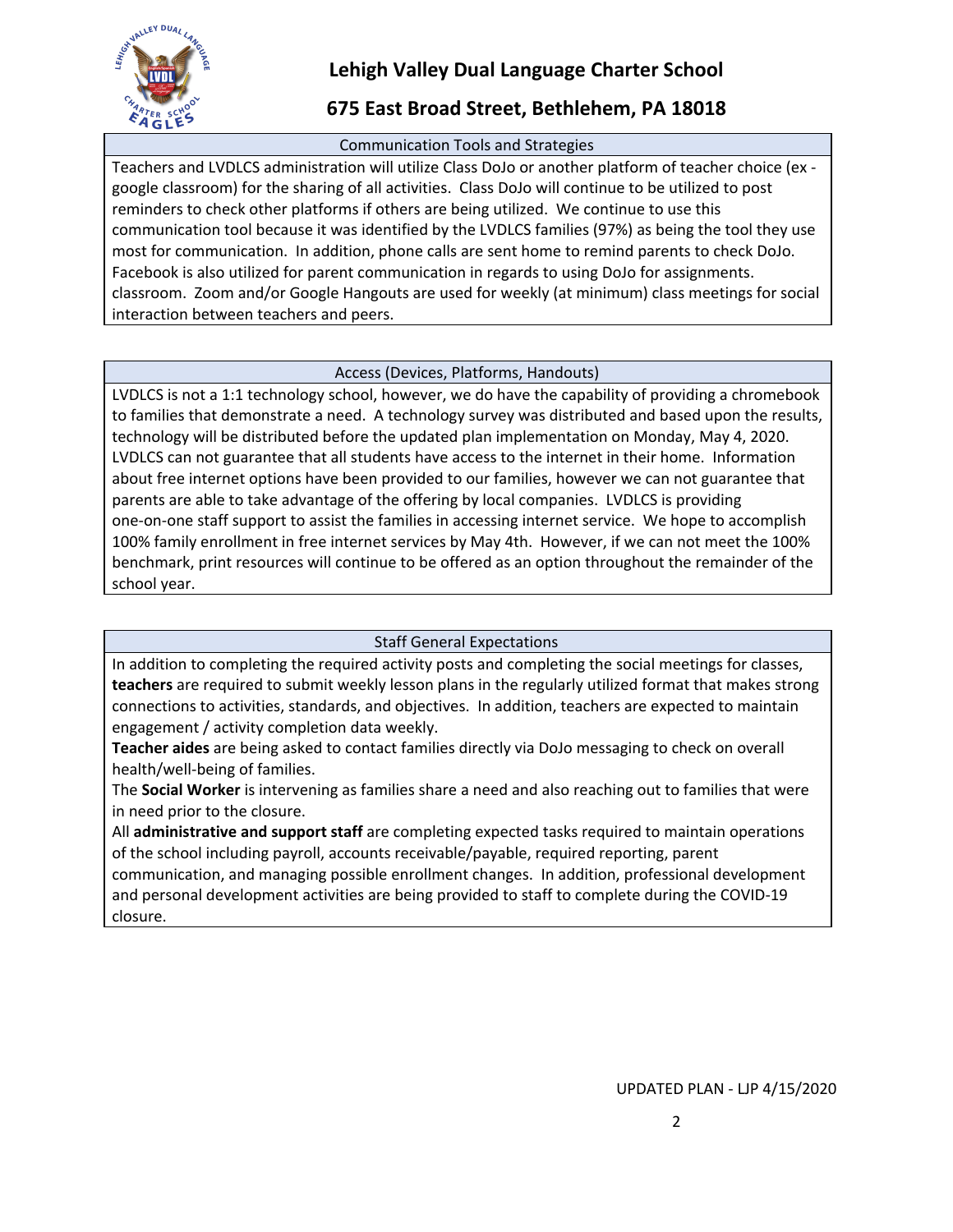

### **675 East Broad Street, Bethlehem, PA 18018**

#### Student Expectations

Students in grades Kindergarten through Second are encouraged to participate in the completion of activities as technology resources are available to them.

Students in grades Kindergarten through Second are encouraged to participate in the weekly meetings.

Students in grades Kindergarten through Second are encouraged to communicate directly with their teachers, teacher aides, and building administration through Class DoJo messaging.

Students in grades Kindergarten through Second are encouraged to read for enjoyment daily.

### Attendance / Accountability

As part of the Enrichment/Review plan for Kindergarten through Second Grade, LVDLCS is not taking attendance, requiring students to complete work, or assessing any completed work due to the inequity in available technology resources. All activities will remain posted on Class DoJo (or other selected platforms) so students can complete past activities if they did not have access to technology on any specific day. All activities completed through Google Classroom are maintained within the classroom.

### Good Faith Efforts for Access and Equity for All Students

All free opportunities for internet services and opportunities for technology use have been shared with the LVDLCS community. LVDLCS is providing one Chromebook to each family that has indicated a lack of laptop or tablet in the home. Staff are contacting parents that have reported lack of internet services and are providing assistance to access the free services. In addition, print materials were provided initially to families and are available if requested by families.

In addition, LVDLCS is committed to making a "good faith" effort to provide enrichment/review activities for all students during the COVID-19 school closures. Special education teachers will post and/or message appropriate activities to their case-load in Kindergarten through Second grade on a daily basis. Special education teachers, regular education teachers, and administration are available for direct contact and meetings with parents as needed and/or requested.

### Special Education Supports

All Special Education teachers are providing instructional activities for their students in Kindergarten through Second Grade - this includes leveled opportunities for maximizing student engagement and skill retention for all students. Learning Support teachers are messaging specific, on-level, activities for their student case-load. In addition, our outside services are being maintained by the Colonial Intermediate Unit #20. Speech and OT staff have been in contact with administration for parent contact information, have contacted all parents, and have begun delivering services via Zoom. All IEP meetings are being scheduled as expected through the use of Zoom or Google Meet.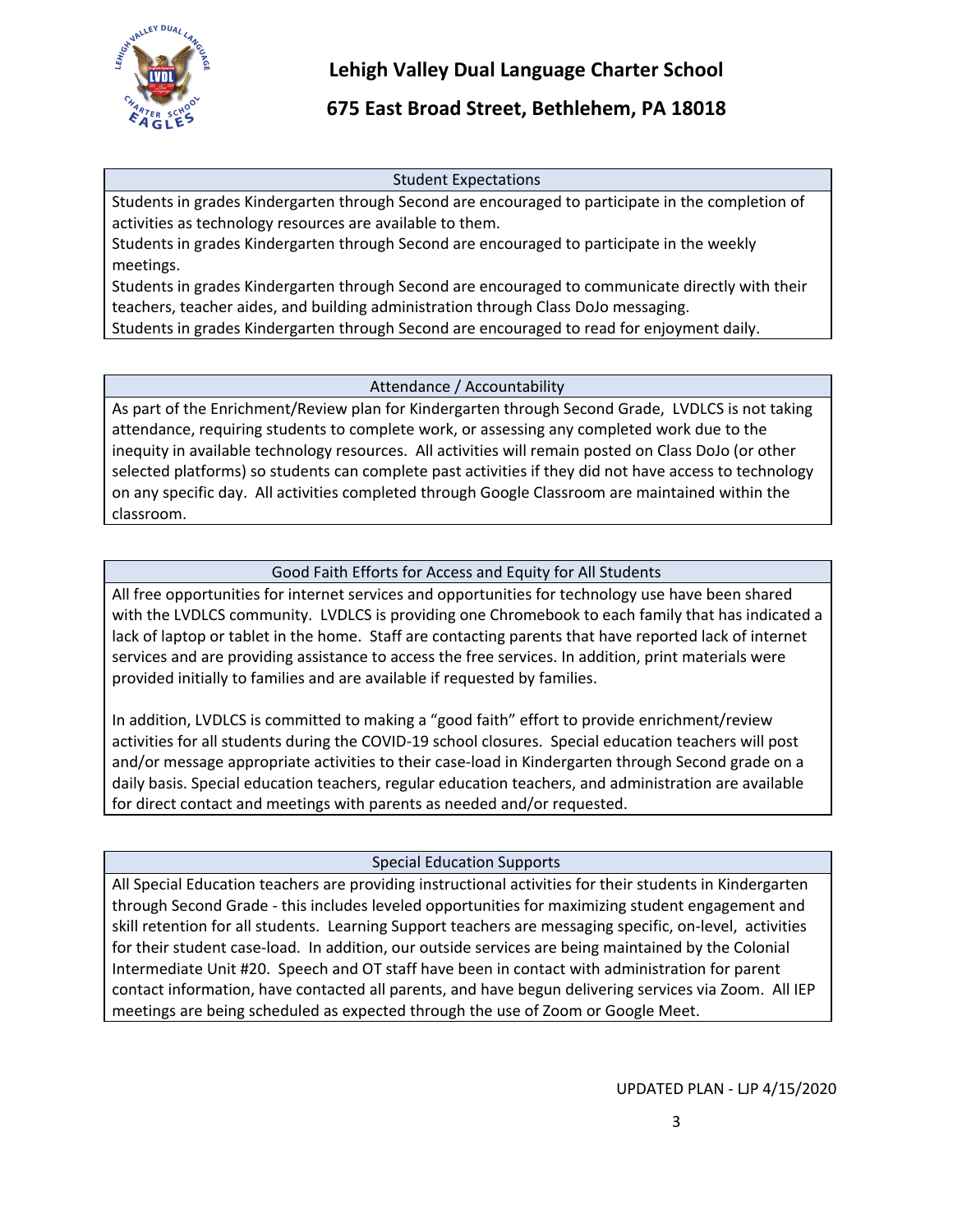

### **675 East Broad Street, Bethlehem, PA 18018**

#### EL Supports

English Language teachers are providing instructional activities for their students in Kindergarten through Second Grade - this includes leveled opportunities for maximizing student engagement and skill retention for all students. EL student activities include focused vocabulary instruction and practice, including writing prompts, speaking tasks, reading work, and listening activities. In addition, the EL aide is also contacting students and families directly through DoJo messaging to check for individual/family needs.

#### Gifted Education

Not Applicable

Building/Grade Level Contacts

LVDLCS Principal - Lisa Pluchinsky [lpluchinsky@lvdlcs.org](mailto:lpluchinsky@lvdlcs.org) 610-419-3120

| <b>Resource Links</b>                                          |  |  |
|----------------------------------------------------------------|--|--|
| ClassDoJo                                                      |  |  |
| Class DoJo Portfolios                                          |  |  |
| Google Classroom                                               |  |  |
| Zoom                                                           |  |  |
| Reflex Math                                                    |  |  |
| Prodigy Math                                                   |  |  |
| <b>BrainPop</b>                                                |  |  |
| McGraw Hill My Math Series online resources                    |  |  |
| EnVisions online resources                                     |  |  |
| Sadlier Vocabulary and Grammar online resources                |  |  |
| Santillana Spanish online resources                            |  |  |
| COACH ELA prompts and Math problems                            |  |  |
| Scholastic News Resources (print and online)                   |  |  |
| Epic                                                           |  |  |
| coolmathgames                                                  |  |  |
| coolmath4kids                                                  |  |  |
| Age of Learning programs (ABC Mouse, Adventure IQ, Reading IQ) |  |  |
| Youtube                                                        |  |  |
| Additional teacher generated-resources                         |  |  |

### **PLAN CONTINUES ON FOLLOWING PAGE FOR THIRD THROUGH EIGHTH GRADES**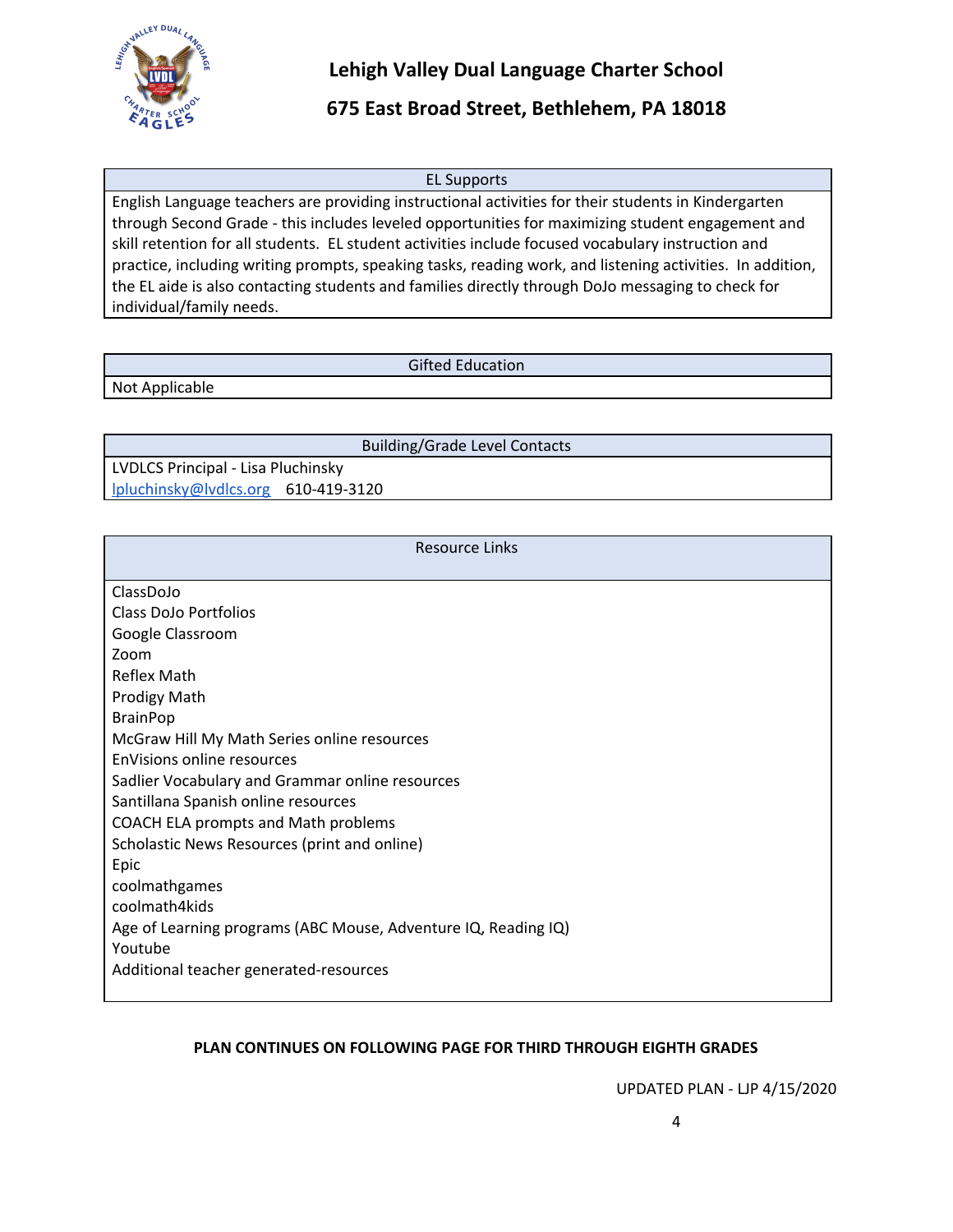

**675 East Broad Street, Bethlehem, PA 18018**

# **Continuity of Education Plan - THIRD THROUGH EIGHTH GRADE**

### **Full UPDATED Plan Implementation Date is May 4th, 2020**

| <b>School District</b> | Lehigh Valley Dual Language Charter School |
|------------------------|--------------------------------------------|
| Superintendent         | Elsie Perez (CEO/COO)                      |
| Address                | 675 East Broad Street                      |
|                        | Bethlehem, PA 18018                        |
| Email/Phone            | eperez@lvdlcs.org                          |
|                        | 610-419-3120                               |
| Website                | www.lvdlcs.org                             |
|                        |                                            |

#### Goal of Plan

The goal of the LVDLCS Continuity of Education Plan is to provide Planned Instruction for Third through Eighth Grade throughout the mandated closure for the remainder of the 2019-2020 school year in order to not only maximize content retention but also provide new, standards-based learning opportunities.

### Overview of Plan

LVDLCS is delivering daily assignments for Third through Eight grade level students to complete that are based upon appropriate grade level standards to provide cohesive instruction for the remainder of the 2019-2020 school year.

#### Expectations for Teaching and Learning

Teachers in grades 3rd, 4th, and 5th will generate assignments (minimum one reading, one math, one Spanish, one Science) daily for students to complete - teachers will be posting all daily activities together on the Monday of each week. Teachers in 6th grade will incorporate social studies content into their Language Arts course. Social Studies assignments will be expected for students in 7th and 8th grade. Attendance will be taken and assignments will be graded. Attendance will be taken weekly based upon the submission of expected assignments by Monday of the following week at 12:00 PM. Learning Support, English Language, and Specialists will be expected to provide modified/accommodated assignments in order to meet their IEP or Language goals.

Students in grades Third through Eight are expected to participate in teaching and learning in English Language Arts, Math, Spanish Language Arts, and Science based upon the following weekly instructional minute expectations: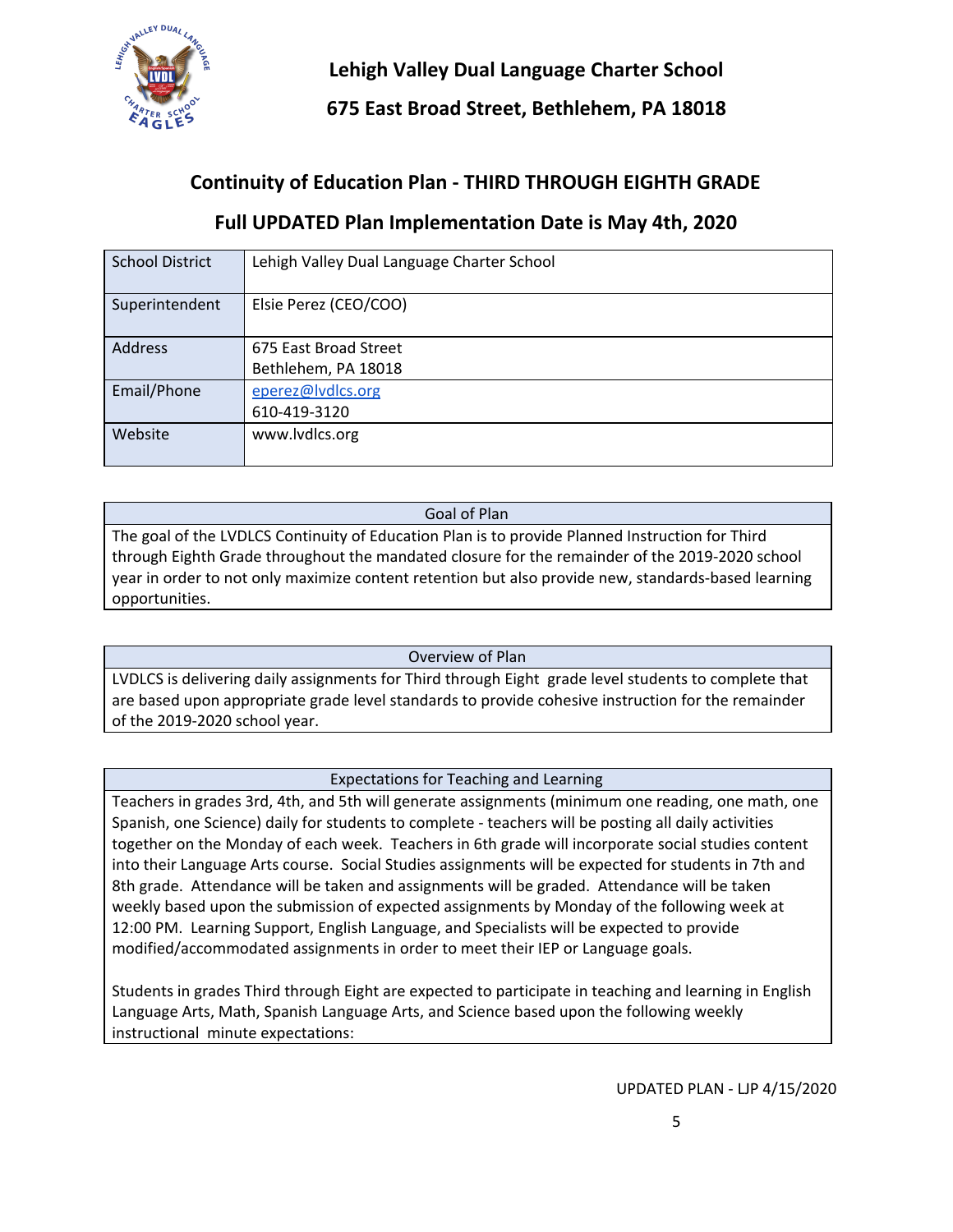

### **675 East Broad Street, Bethlehem, PA 18018**

- 3rd Grade Daily activity for each subject should not exceed 15 minutes
- 4th and 5th Grade Daily activity for each subject should not exceed 20 minutes
- 6th Grade -Daily activity for each subject should not exceed 30 minutes. Social Studies should be embedded into Language Arts as usual
- 7th and 8th Grade Daily activity for each subject should not exceed 30 minutes. Social Studies is included in their daily requirement.

#### Communication Tools and Strategies

Teachers in Grades Third through Eighth will utilize Google Classroom to share all instruction and assignments. Class DoJo will be utilized by teachers and administration as a reminder of the posted Google Classroom assignments. We continue to use this communication tool because it was identified by the LVDLCS families (97%) as being the tool they use most for communication. In addition, phone calls are sent home to remind parents to check DoJo. Facebook is also utilized for parent communication in regards to using DoJo for assignments. classroom. Zoom and/or Google Hangouts are used for weekly (at minimum) class meetings for social interaction between teachers and peers.

### Access (Devices, Platforms, Handouts)

LVDLCS is not a 1:1 technology school, however, we do have the capability of providing a chromebook to families that demonstrate a need. A technology survey was distributed and based upon the results, technology will be distributed before the updated plan implementation on Monday, May 4, 2020. LVDLCS can not guarantee that all students have access to the internet in their home. Information about free internet options have been provided to our families, however we can not guarantee that parents are able to take advantage of the offering by local companies. LVDLCS is providing one-on-one staff support to assist the families in accessing internet service. We hope to accomplish 100% family enrollment in free internet services by May 4th. However, if we can not meet the 100% benchmark, print resources will continue to be offered as an option throughout the remainder of the school year.

#### Staff General Expectations

In addition to completing the required instructional posts and completing the social meetings for classes, **teachers** are required to submit weekly lesson plans in the regularly utilized format that makes strong connections to activities, standards, and objectives. In addition, teachers are expected to maintain attendance and assessment data.

**Teacher aides** are being asked to contact families directly via DoJo messaging to check on overall health/well-being of families.

The **Social Worker** is intervening as families share a need and also reaching out to families that were in need prior to the closure.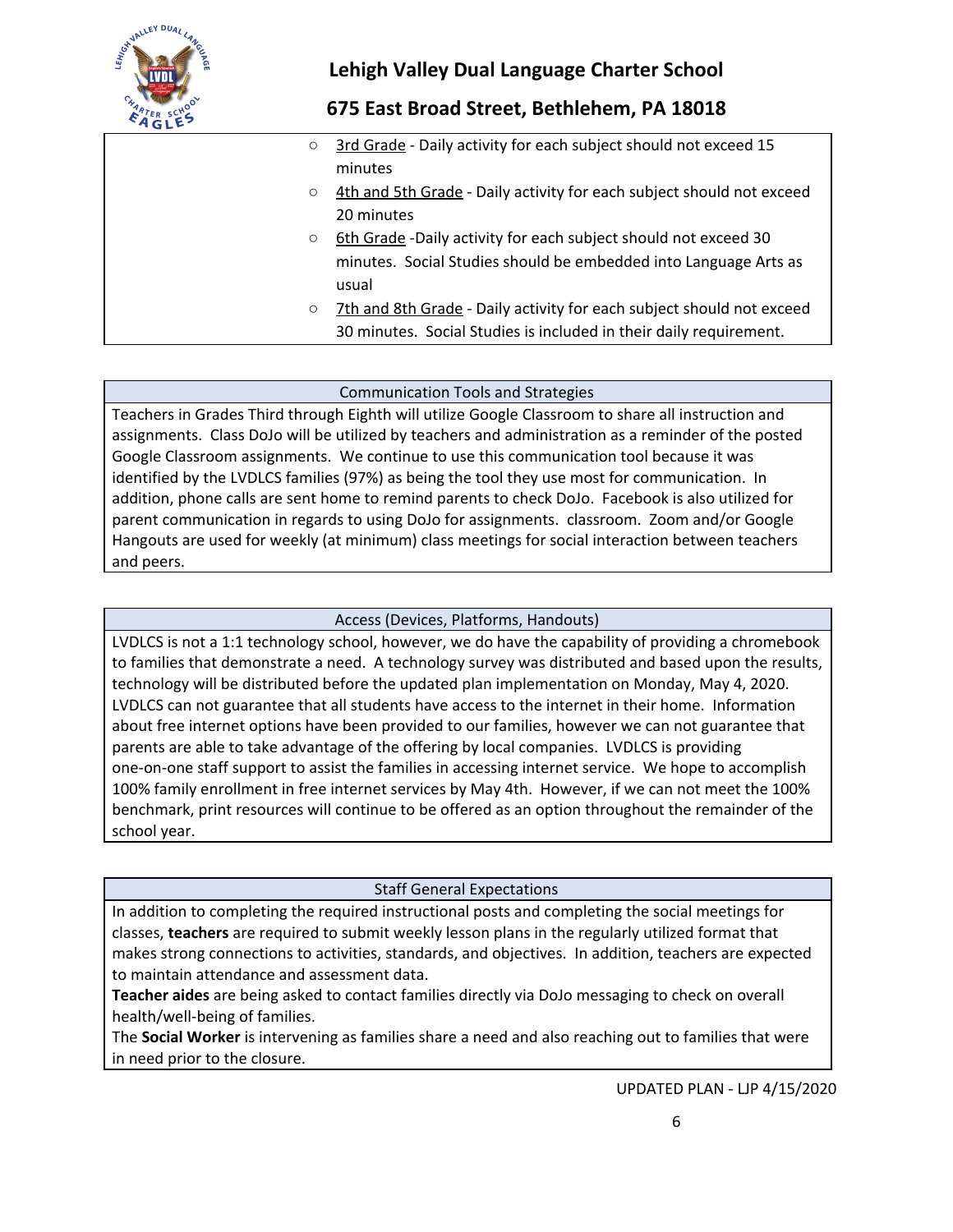

### **675 East Broad Street, Bethlehem, PA 18018**

All **administrative and support staff** are completing expected tasks required to maintain operations of the school including payroll, accounts receivable/payable, required reporting, parent communication, and managing possible enrollment changes. In addition, professional development and personal development activities are being provided to staff to complete during the COVID-19 closure.

### Student Expectations

Students in grades Third through Eighth are required to participate in the completion of all assignments for the remainder of the school year.

Students in grades Third through Eighth are encouraged to participate in the weekly meetings. Students in grades Third through Eighth are encouraged to communicate directly with their teachers, teacher aides, and building administration through Class DoJo messaging.

Students in grades Third through Eighth are encouraged to read for enjoyment daily.

Attendance / Accountability

As part of the Planned Instruction plan for Third through Eighth Grade, LVDLCS is taking attendance, requiring students to complete work, and assessing tasks throughout the remainder of the school year. Attendance will be recorded weekly based upon the completion of assignments for the given week. This attendance policy will allow students to complete the assignments at times that are convenient for their family . Students will receive grades for the fourth marking period based upon the completion of their assigned work throughout the remainder of the school year.

### Good Faith Efforts for Access and Equity for All Students

All free opportunities for internet services and opportunities for technology use have been shared with the LVDLCS community. LVDLCS is providing one Chromebook to each family that has indicated a lack of laptop or tablet in the home. Staff are contacting parents that have reported lack of internet services and are providing assistance to access the free services. In addition, print materials were provided initially to families and are available if requested by families.

In addition, LVDLCS is committed to making a "good faith" effort to provide all accommodation and modification services as required by Individualized Education Plans and student English Language levels. Administration is available for direct contact and meetings with parents as needed and/or requested.

### Special Education Supports

All Special Education teachers are making a "good faith" effort to provide the appropriate support for students in Grades Third through Eighth as outlined in student Individualized Education Plan. Learning Support teachers have their own Google Classrooms established for small group instruction and will be collecting appropriate data specific to progress toward IEP goals. In addition, our outside services are being maintained by the Colonial Intermediate Unit #20. Speech and OT staff began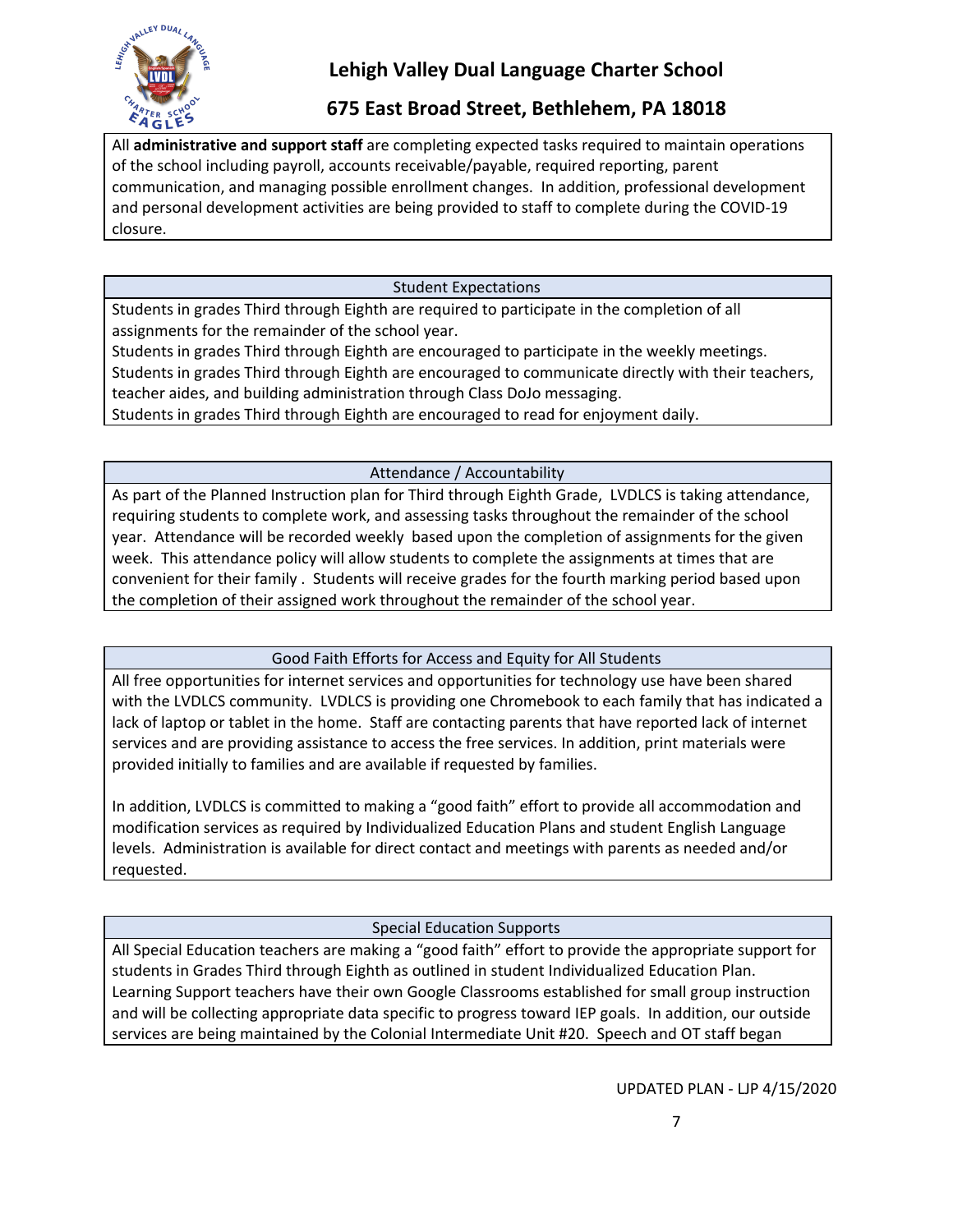

# **675 East Broad Street, Bethlehem, PA 18018**

delivering services via Zoom. All IEP meetings are being scheduled as expected through the use of Zoom or Google Meet.

### EL Supports

English Language teachers are providing instructional support for their students in Third through Eight Grade - this includes providing accommodated leveled opportunities based upon individualized Language Levels. EL student assignments will include focused vocabulary instruction and practice, including writing prompts, speaking tasks, reading work, and listening activities. In addition, the EL aide is also contacting students and families directly through DoJo messaging to check for individual/family needs.

Not Applicable

Gifted Education

Building/Grade Level Contacts

LVDLCS Principal - Lisa Pluchinsky [lpluchinsky@lvdlcs.org](mailto:lpluchinsky@lvdlcs.org) 610-419-3120

| Resource Links                                                 |  |  |
|----------------------------------------------------------------|--|--|
|                                                                |  |  |
| ClassDoJo                                                      |  |  |
| Class DoJo Portfolios                                          |  |  |
| Google Classroom                                               |  |  |
| Zoom                                                           |  |  |
| Reflex Math                                                    |  |  |
| <b>Prodigy Math</b>                                            |  |  |
| <b>BrainPop</b>                                                |  |  |
| McGraw Hill My Math Series online resources                    |  |  |
| EnVisions online resources                                     |  |  |
| Sadlier Vocabulary and Grammar online resources                |  |  |
| Santillana Spanish online resources                            |  |  |
| COACH ELA prompts and Math problems                            |  |  |
| Scholastic News Resources (print and online)                   |  |  |
| Epic                                                           |  |  |
| coolmathgames                                                  |  |  |
| coolmath4kids                                                  |  |  |
| Age of Learning programs (ABC Mouse, Adventure IQ, Reading IQ) |  |  |
| Youtube                                                        |  |  |